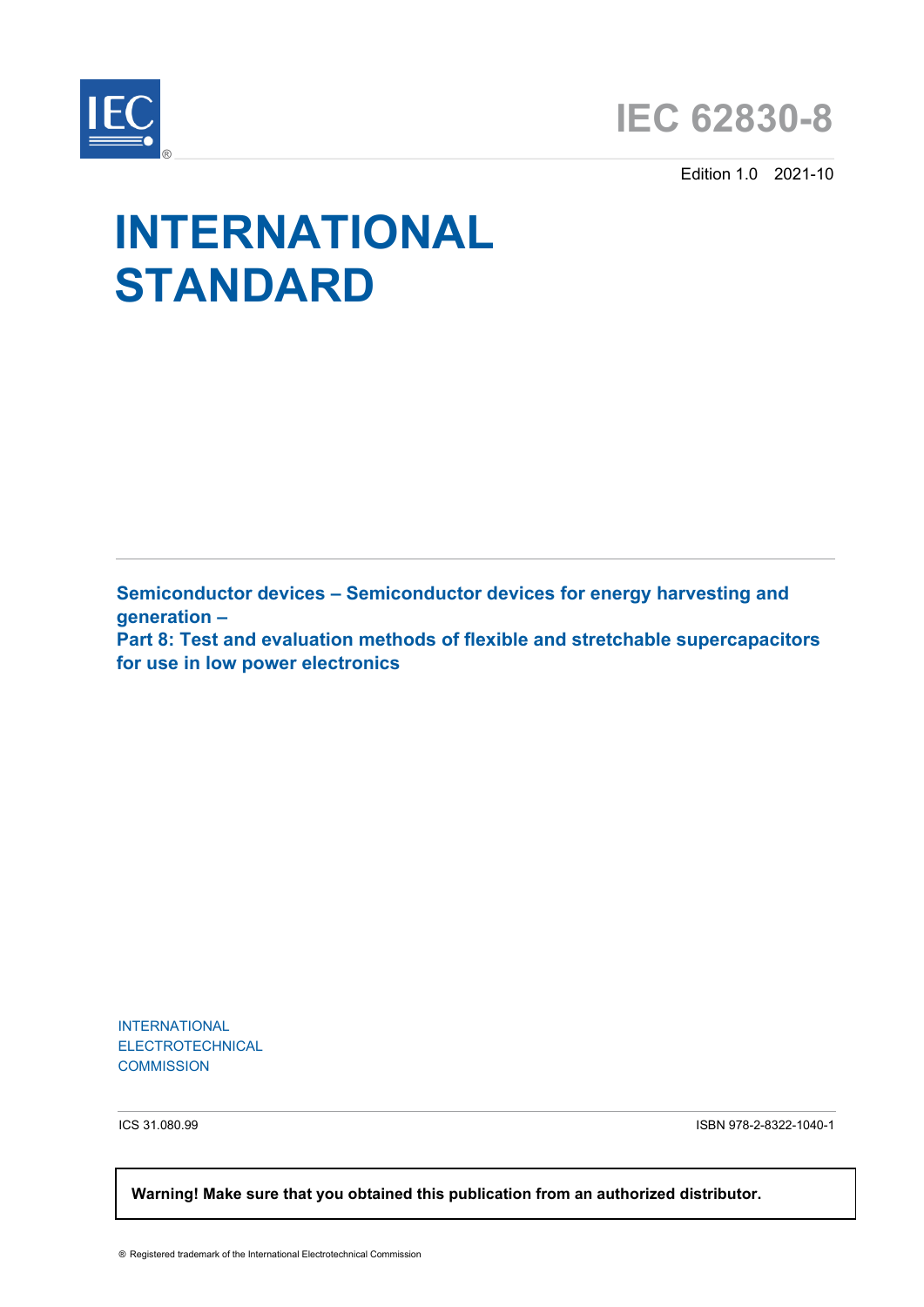# CONTENTS

| 1                                                                                    |                                                                                      |  |  |  |  |
|--------------------------------------------------------------------------------------|--------------------------------------------------------------------------------------|--|--|--|--|
| 2                                                                                    |                                                                                      |  |  |  |  |
| 3                                                                                    |                                                                                      |  |  |  |  |
| 3.1                                                                                  |                                                                                      |  |  |  |  |
| 3.2                                                                                  |                                                                                      |  |  |  |  |
| 4                                                                                    |                                                                                      |  |  |  |  |
| 4.1                                                                                  |                                                                                      |  |  |  |  |
| 4.2                                                                                  |                                                                                      |  |  |  |  |
| 4.3                                                                                  |                                                                                      |  |  |  |  |
| 5                                                                                    |                                                                                      |  |  |  |  |
| 5.1                                                                                  |                                                                                      |  |  |  |  |
| 5.1.1                                                                                |                                                                                      |  |  |  |  |
| 5.1.2                                                                                |                                                                                      |  |  |  |  |
| 5.1.3                                                                                |                                                                                      |  |  |  |  |
| 5.2                                                                                  |                                                                                      |  |  |  |  |
| 5.2.1                                                                                |                                                                                      |  |  |  |  |
| 5.2.2                                                                                |                                                                                      |  |  |  |  |
| 5.2.3                                                                                |                                                                                      |  |  |  |  |
| 5.3                                                                                  |                                                                                      |  |  |  |  |
| 5.3.1                                                                                |                                                                                      |  |  |  |  |
| 5.3.2                                                                                |                                                                                      |  |  |  |  |
| 5.4                                                                                  |                                                                                      |  |  |  |  |
| 5.4.1                                                                                |                                                                                      |  |  |  |  |
| 5.4.2                                                                                |                                                                                      |  |  |  |  |
| 6                                                                                    |                                                                                      |  |  |  |  |
|                                                                                      | Annex A (informative) Classification of supercapacitors and its working principles28 |  |  |  |  |
| A.1                                                                                  |                                                                                      |  |  |  |  |
| A.2                                                                                  |                                                                                      |  |  |  |  |
| A.3                                                                                  |                                                                                      |  |  |  |  |
| A.3.1                                                                                |                                                                                      |  |  |  |  |
| A.3.2                                                                                |                                                                                      |  |  |  |  |
| A.3.3                                                                                |                                                                                      |  |  |  |  |
| Annex B (informative) Endurance test (continuous application of rated voltage at low |                                                                                      |  |  |  |  |
| B.1                                                                                  |                                                                                      |  |  |  |  |
| B.2                                                                                  |                                                                                      |  |  |  |  |
| B.2.1                                                                                |                                                                                      |  |  |  |  |
| B.2.2                                                                                |                                                                                      |  |  |  |  |
| B.2.3                                                                                |                                                                                      |  |  |  |  |
|                                                                                      |                                                                                      |  |  |  |  |
| C.1                                                                                  |                                                                                      |  |  |  |  |
| C.2                                                                                  |                                                                                      |  |  |  |  |
| Annex D (informative) Classification of flexible and stretchable supercapacitor34    |                                                                                      |  |  |  |  |
| D.1                                                                                  | Flexible and stretchable supercapacitor with sandwich structure34                    |  |  |  |  |
| D.2                                                                                  | Flexible and stretchable supercapacitor with in-planar structure34                   |  |  |  |  |
| D.3                                                                                  | Flexible and stretchable supercapacitor with wire-shaped structure 34                |  |  |  |  |
| D.4                                                                                  |                                                                                      |  |  |  |  |
|                                                                                      |                                                                                      |  |  |  |  |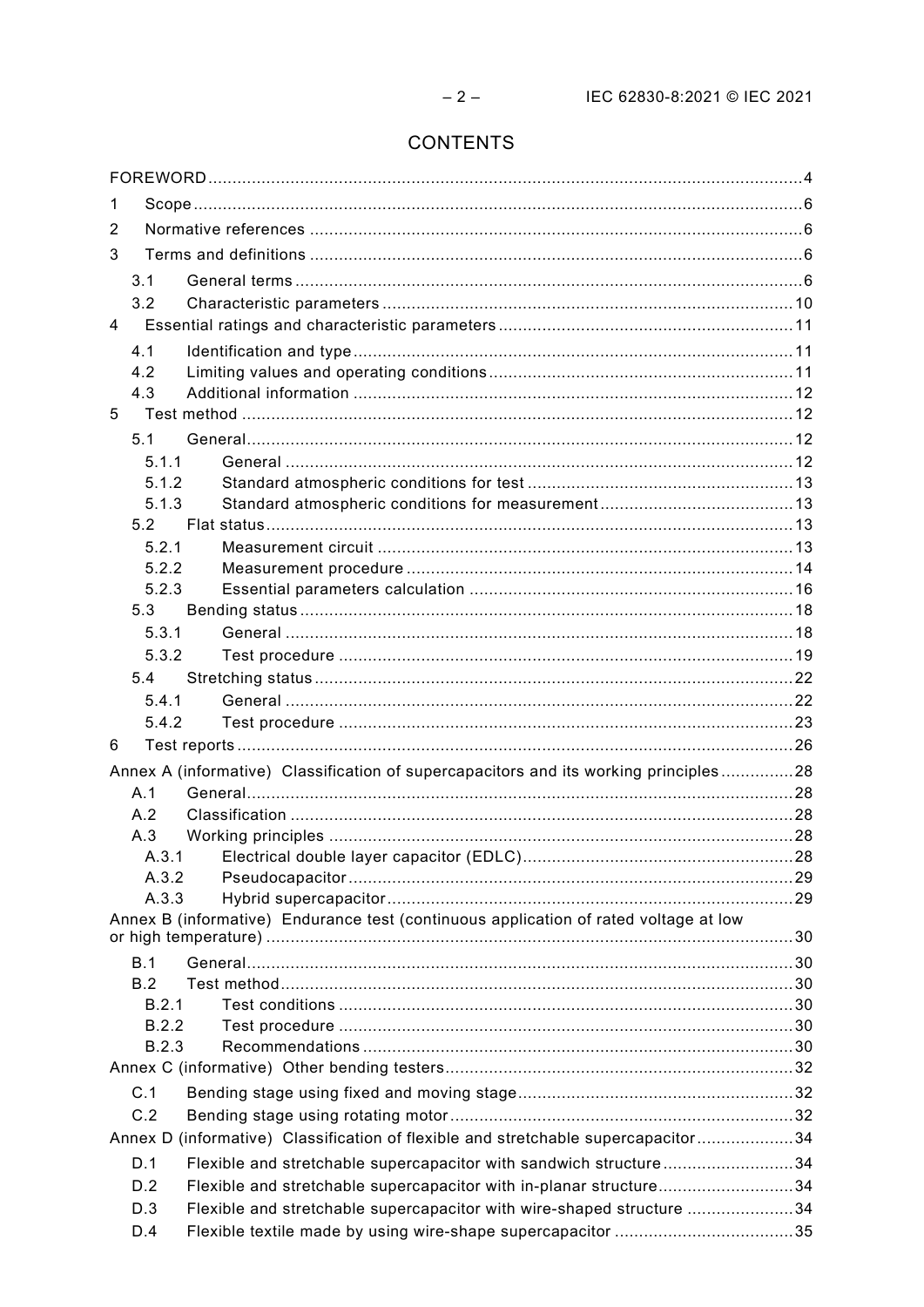IEC 62830-8:2021 © IEC 2021 – 3 –

| Figure 2 - Measurement procedure of flexible and stretchable supercapacitor13                                                                                 |  |
|---------------------------------------------------------------------------------------------------------------------------------------------------------------|--|
| Figure 3 - Measurement circuit of flexible and stretchable supercapacitor  14                                                                                 |  |
| Figure 4 - Schematic illustration of the voltage-time (V-t) curve of the tested flexible                                                                      |  |
| Figure 5 - Schematic illustration of current-time (I-t) curve of the tested flexible and                                                                      |  |
| Figure 6 - Schematic illustration of the voltage-current (V-I) curve of the tested flexible                                                                   |  |
| Figure 7 - Voltage-time curves during ten continuous charging-discharging processes                                                                           |  |
| Figure 8 – Calculated capacitance retention after certain number of repeated<br>charging-discharging processes of flexible and stretchable supercapacitor  18 |  |
| Figure 9 - Bending method of flexible and stretchable supercapacitor using bending stage 19                                                                   |  |
| Figure 10 – Test setup for the performance reliability of flexible and stretchable                                                                            |  |
| Figure 11 - Comparison of charging-discharging curves with different curvature values                                                                         |  |
| Figure 12 - Capacitance retention of flexible and stretchable supercapacitor under                                                                            |  |
| Figure 13 - Performacne reliability of flexible and stretchable supercapacitor under                                                                          |  |
| Figure 14 - Stretching method of flexible and stretchable supercapacitor using                                                                                |  |
| Figure 15 - Test setup for the performance reliability of flexible and stretchable                                                                            |  |
| Figure 16 – Comparison of charging-discharging processes of flexible and stretchable                                                                          |  |
| Figure 17 – Capacitance retention of flexible and stretchable supercapacitor under                                                                            |  |
| Figure 18 - Reliability of flexible and stretchable supercapacitor under stretching status 26                                                                 |  |
| Figure A.1 – Classification of supercapacitor according to its operation principles 28                                                                        |  |
|                                                                                                                                                               |  |
| Figure A.3 - Schematic illustration of the configuration of psuedocapacitor 29                                                                                |  |
| Figure A.4 - Schematic illustration of the configuration of asymmetric hybrid                                                                                 |  |
|                                                                                                                                                               |  |
|                                                                                                                                                               |  |
| Figure D.1 - Flexible and stretchable supercapacitor with sandwich structure34                                                                                |  |
| Figure D.2 - Flexible and stretchable supercapacitor with in-planar interdigital                                                                              |  |
| Figure D.3 - Flexible and stretchable supercapacitor with wire-shaped structure 35                                                                            |  |
| Figure D.4 - Flexible and stretchable supercapacitor with textile structure35                                                                                 |  |

Table 1 – Table of specification parameters for flexible and stretchable supercapacitor ........12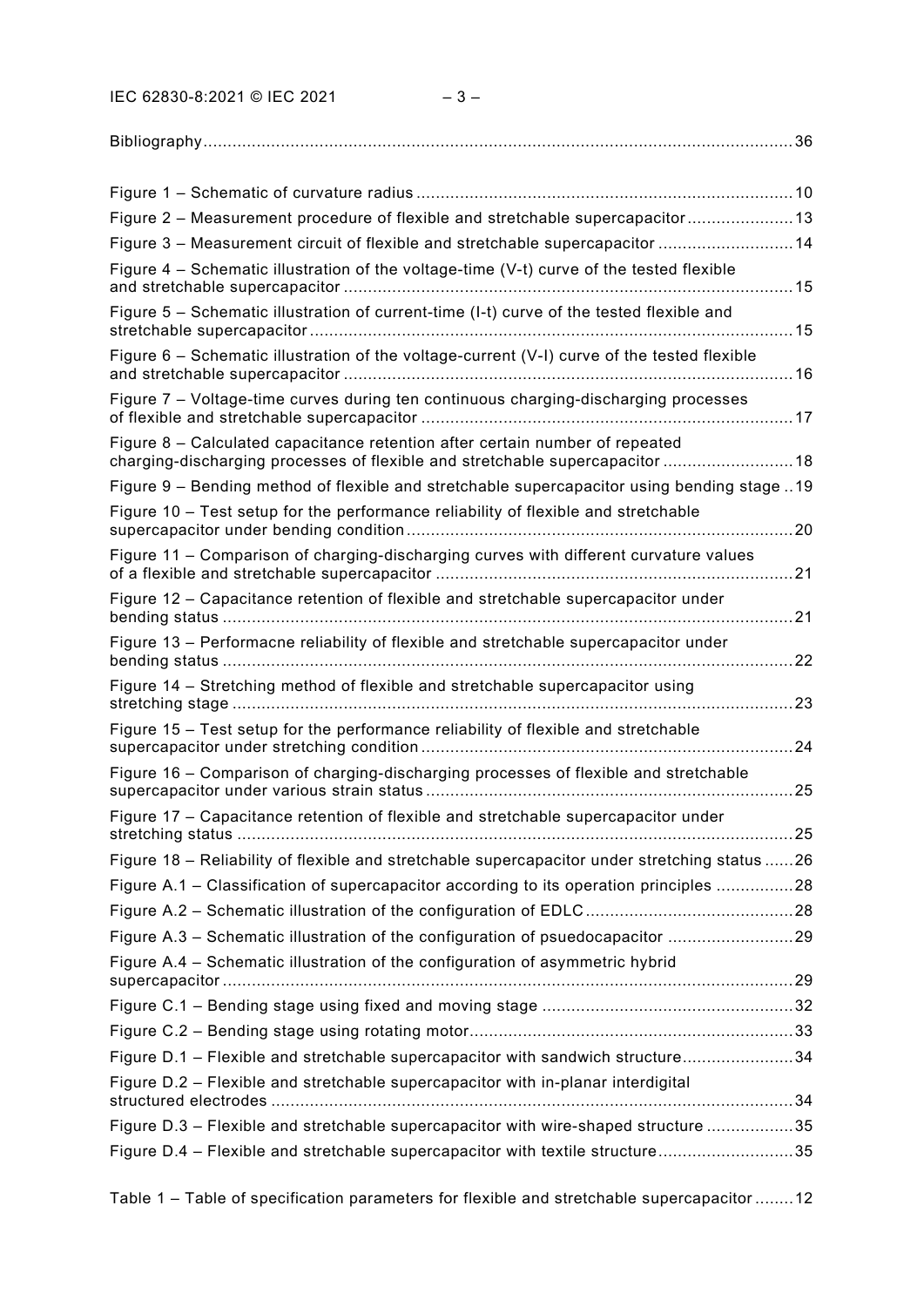### INTERNATIONAL ELECTROTECHNICAL COMMISSION

\_\_\_\_\_\_\_\_\_\_\_\_

## **SEMICONDUCTOR DEVICES – SEMICONDUCTOR DEVICES FOR ENERGY HARVESTING AND GENERATION –**

## **Part 8: Test and evaluation methods of flexible and stretchable supercapacitors for use in low power electronics**

## FOREWORD

- <span id="page-3-0"></span>1) The International Electrotechnical Commission (IEC) is a worldwide organization for standardization comprising all national electrotechnical committees (IEC National Committees). The object of IEC is to promote international co-operation on all questions concerning standardization in the electrical and electronic fields. To this end and in addition to other activities, IEC publishes International Standards, Technical Specifications, Technical Reports, Publicly Available Specifications (PAS) and Guides (hereafter referred to as "IEC Publication(s)"). Their preparation is entrusted to technical committees; any IEC National Committee interested in the subject dealt with may participate in this preparatory work. International, governmental and non-governmental organizations liaising with the IEC also participate in this preparation. IEC collaborates closely with the International Organization for Standardization (ISO) in accordance with conditions determined by agreement between the two organizations.
- 2) The formal decisions or agreements of IEC on technical matters express, as nearly as possible, an international consensus of opinion on the relevant subjects since each technical committee has representation from all interested IEC National Committees.
- 3) IEC Publications have the form of recommendations for international use and are accepted by IEC National Committees in that sense. While all reasonable efforts are made to ensure that the technical content of IEC Publications is accurate, IEC cannot be held responsible for the way in which they are used or for any misinterpretation by any end user.
- 4) In order to promote international uniformity, IEC National Committees undertake to apply IEC Publications transparently to the maximum extent possible in their national and regional publications. Any divergence between any IEC Publication and the corresponding national or regional publication shall be clearly indicated in the latter.
- 5) IEC itself does not provide any attestation of conformity. Independent certification bodies provide conformity assessment services and, in some areas, access to IEC marks of conformity. IEC is not responsible for any services carried out by independent certification bodies.
- 6) All users should ensure that they have the latest edition of this publication.
- 7) No liability shall attach to IEC or its directors, employees, servants or agents including individual experts and members of its technical committees and IEC National Committees for any personal injury, property damage or other damage of any nature whatsoever, whether direct or indirect, or for costs (including legal fees) and expenses arising out of the publication, use of, or reliance upon, this IEC Publication or any other IEC Publications.
- 8) Attention is drawn to the Normative references cited in this publication. Use of the referenced publications is indispensable for the correct application of this publication.
- 9) Attention is drawn to the possibility that some of the elements of this IEC Publication may be the subject of patent rights. IEC shall not be held responsible for identifying any or all such patent rights.

IEC 62830-8 has been prepared by IEC technical committee 47: Semiconductor devices. It is an International Standard.

The text of this International Standard is based on the following documents:

| <b>FDIS</b>  | Report on voting |
|--------------|------------------|
| 47/2724/FDIS | 47/2733/RVD      |

Full information on the voting for its approval can be found in the report on voting indicated in the above table.

The language used for the development of this International Standard is English.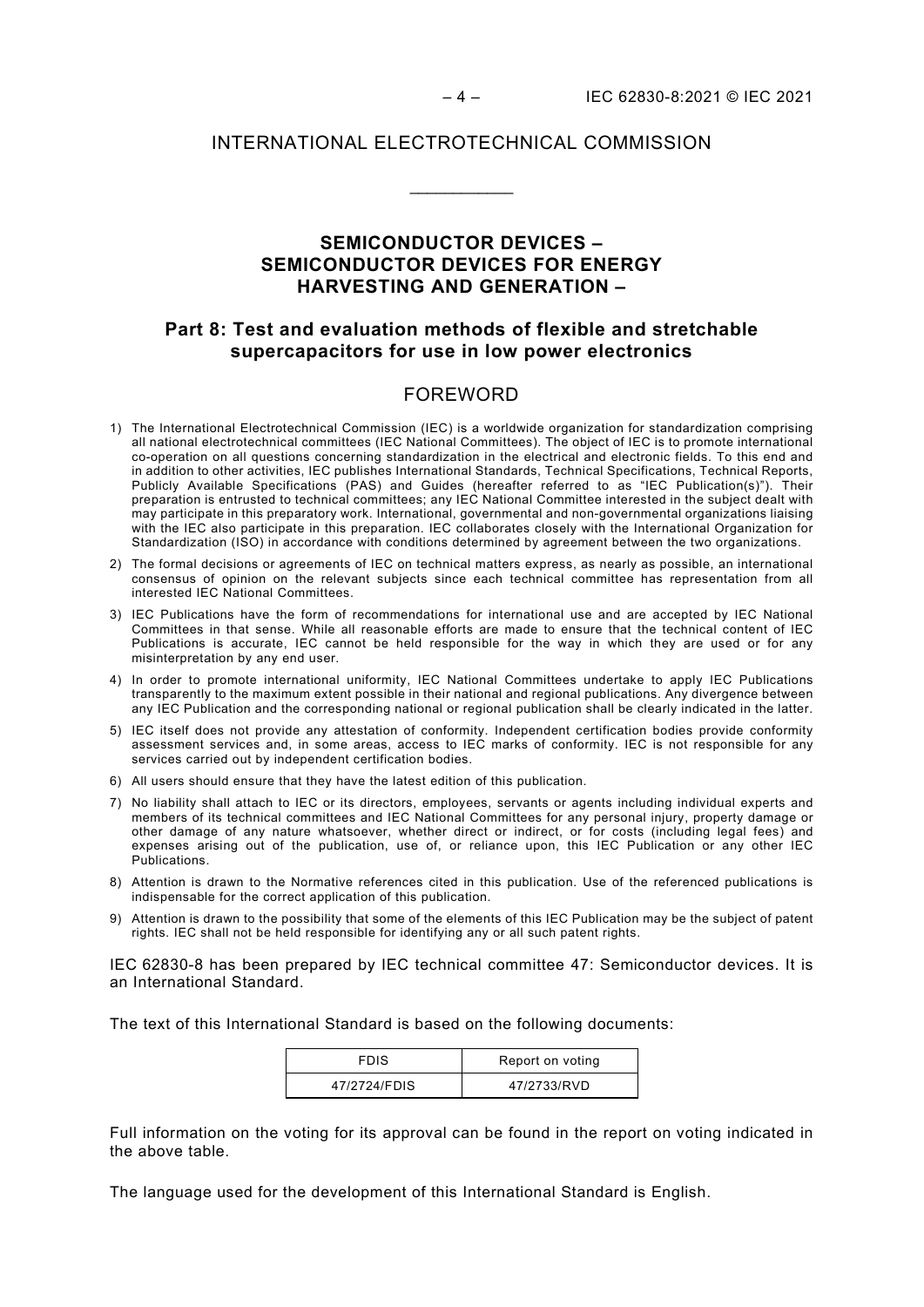This document was drafted in accordance with ISO/IEC Directives, Part 2, and developed in accordance with ISO/IEC Directives, Part 1 and ISO/IEC Directives, IEC Supplement, available at [www.iec.ch/members\\_experts/refdocs.](http://www.iec.ch/members_experts/refdocs) The main document types developed by IEC are described in greater detail at www.iec.ch/standardsdev/publications.

A list of all parts in the IEC 62830 series, published under the general title *Semiconductor devices – Semiconductor devices for energy harvesting and generation*, can be found on the IEC website.

The committee has decided that the contents of this document will remain unchanged until the stability date indicated on the IEC website under "http://webstore.iec.ch" in the data related to the specific document. At this date, the document will be

- reconfirmed,
- withdrawn,
- replaced by a revised edition, or
- amended.